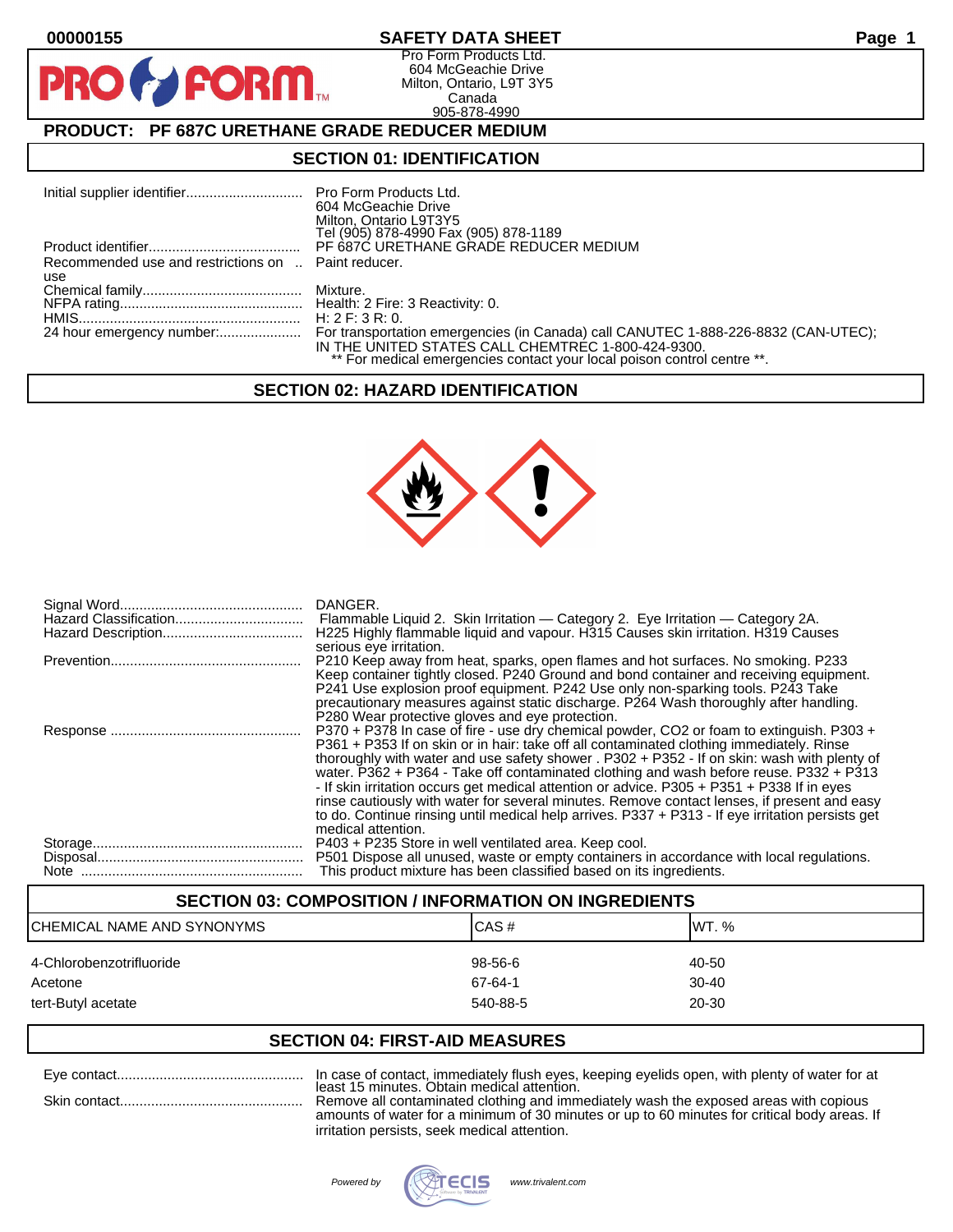## **SECTION 04: FIRST-AID MEASURES**

|                                                                  | If inhaled, remove to fresh air. If not breathing, give artificial respiration. If breathing is                                                                                                                                   |  |
|------------------------------------------------------------------|-----------------------------------------------------------------------------------------------------------------------------------------------------------------------------------------------------------------------------------|--|
|                                                                  | difficult, give oxygen, obtain medical attention.<br>Do not induce vomiting. If ingestion is suspected, contact physician or poison control center immediately. If spontaneous vomiting occurs have victim lean forward with head |  |
|                                                                  | down to prevent aspiration of fluid into the lungs. Never give anything by mouth to an<br>unconscious person.                                                                                                                     |  |
| Most important symptoms and effects,<br>whether acute or delayed | Causes skin and eye irritation. Harmful if swallowed, in contact with skin or if inhaled.                                                                                                                                         |  |
|                                                                  | Treat victims symptomatically. In the event of an incident involving this product ensure that<br>medical authorities are provided a copy of this safety data sheet.                                                               |  |

#### **SECTION 05: FIRE-FIGHTING MEASURES**

| Suitable and unsuitable extinguishing<br>media<br>Specific hazards arising from the<br>hazardous product, such as the nature of<br>any hazardous combustion products<br>Special protective equipment and<br>precautions for fire-fighters | "Alcohol" foam, CO2, dry chemical. In cases of larger fires, water spray should be used.<br>Do not use water in a jet.<br>Oxides of carbon (CO, CO2). Hydrogen chloride. hydrogen flouride. Hydrocarbon fumes<br>and smoke.                                                                                                                                                                                                                                                                                                                                            |  |
|-------------------------------------------------------------------------------------------------------------------------------------------------------------------------------------------------------------------------------------------|------------------------------------------------------------------------------------------------------------------------------------------------------------------------------------------------------------------------------------------------------------------------------------------------------------------------------------------------------------------------------------------------------------------------------------------------------------------------------------------------------------------------------------------------------------------------|--|
|                                                                                                                                                                                                                                           | Firefighter should be equipped with self-contained breathing apparatus and full protective<br>clothing to protect against potentially toxic and irritating fumes. Cool fire-exposed<br>containers with cold water spray. Heat will cause pressure buildup and may cause<br>explosive rupture. Solvent vapours may be heavier than air and may build up and travel<br>along the ground to an ignition source, which may result in a flash back to the source of the<br>vapours. Keep run-off water from entering sewers and other waterways. Dike for water<br>control. |  |
| <b>SECTION 06: ACCIDENTAL RELEASE MEASURES</b>                                                                                                                                                                                            |                                                                                                                                                                                                                                                                                                                                                                                                                                                                                                                                                                        |  |

 Leak/spill.................................................. Keep away from heat, sparks and flames. Ventilate. Eliminate all sources of ignition. Avoid all personal contact. Contain the spill. Prevent runoff into drains, sewers, and other waterways. Evacuate all non-essential personnel. Absorb with earth, sand, or another dry inert material. Shovel or pump to drum or salvage tank. Spilled material and water rinses are classified as chemical waste, and must be disposed of in accordance with current local, provincial, state, and federal regulations.

#### **SECTION 07: HANDLING AND STORAGE**

| Precautions for safe handling              | Keep away from heat, sparks, and open flame. Always adopt precautionary measures<br>against build-up of static which may arise from appliances, handling and the containers in<br>which product is packed. Ground handling equipment. Avoid all skin contact and ventilate<br>adequately, otherwise wear an appropriate breathing apparatus. Avoid breathing vapours<br>or mist. Handle and open container with care. Employees should wash hands and face<br>before eating or drinking. |
|--------------------------------------------|------------------------------------------------------------------------------------------------------------------------------------------------------------------------------------------------------------------------------------------------------------------------------------------------------------------------------------------------------------------------------------------------------------------------------------------------------------------------------------------|
| Conditions for safe storage, including any | Keep away from heat, sparks, and open flames. Keep container closed when not in use.                                                                                                                                                                                                                                                                                                                                                                                                     |
| incompatibilities                          | Store away from oxidizing and reducing materials. Store away from sunlight.                                                                                                                                                                                                                                                                                                                                                                                                              |

## **SECTION 08: EXPOSURE CONTROLS / PERSONAL PROTECTION**

| <b>I</b> INGREDIENTS                                                                                                                                                                                                                                                                                                                                                                                                                                              | <b>ACGIH TLV</b><br>TWA            | <b>STEL</b>     | <b>OSHA PEL</b><br>IPEL | <b>STEL</b>     | <b>NIOSH</b><br>IREL |
|-------------------------------------------------------------------------------------------------------------------------------------------------------------------------------------------------------------------------------------------------------------------------------------------------------------------------------------------------------------------------------------------------------------------------------------------------------------------|------------------------------------|-----------------|-------------------------|-----------------|----------------------|
| 4-Chlorobenzotrifluoride                                                                                                                                                                                                                                                                                                                                                                                                                                          | Not established                    | Not established | Not established         | Not established | Not established      |
| Acetone                                                                                                                                                                                                                                                                                                                                                                                                                                                           | 250 ppm TLV                        | 500 ppm         | $1,000$ ppm             | Not established | $250$ ppm            |
|                                                                                                                                                                                                                                                                                                                                                                                                                                                                   | CA ON: 500ppm (TWA); 750ppm (STEL) |                 |                         |                 |                      |
| tert-Butyl acetate                                                                                                                                                                                                                                                                                                                                                                                                                                                | $200$ ppm                          | Not established | $200$ ppm               | Not established | 200 ppm              |
|                                                                                                                                                                                                                                                                                                                                                                                                                                                                   | CA ON: 50ppm (TWA), 150ppm (STEL)  |                 |                         |                 |                      |
| Personal Protective Equipment<br>Local exhaust ventilation is recommended. Wear an appropriate, properly fitted respirator<br>when contaminant levels exceed the recommended exposure limits.<br>Chemical safety goggles and full faceshield if a splash hazard exists.<br>Chemical resistant gloves. Nitrile rubber.<br>Wear adequate protective clothes.<br>Safety boots per local regulations.<br>Emergency showers and eye wash stations should be available. |                                    |                 |                         |                 |                      |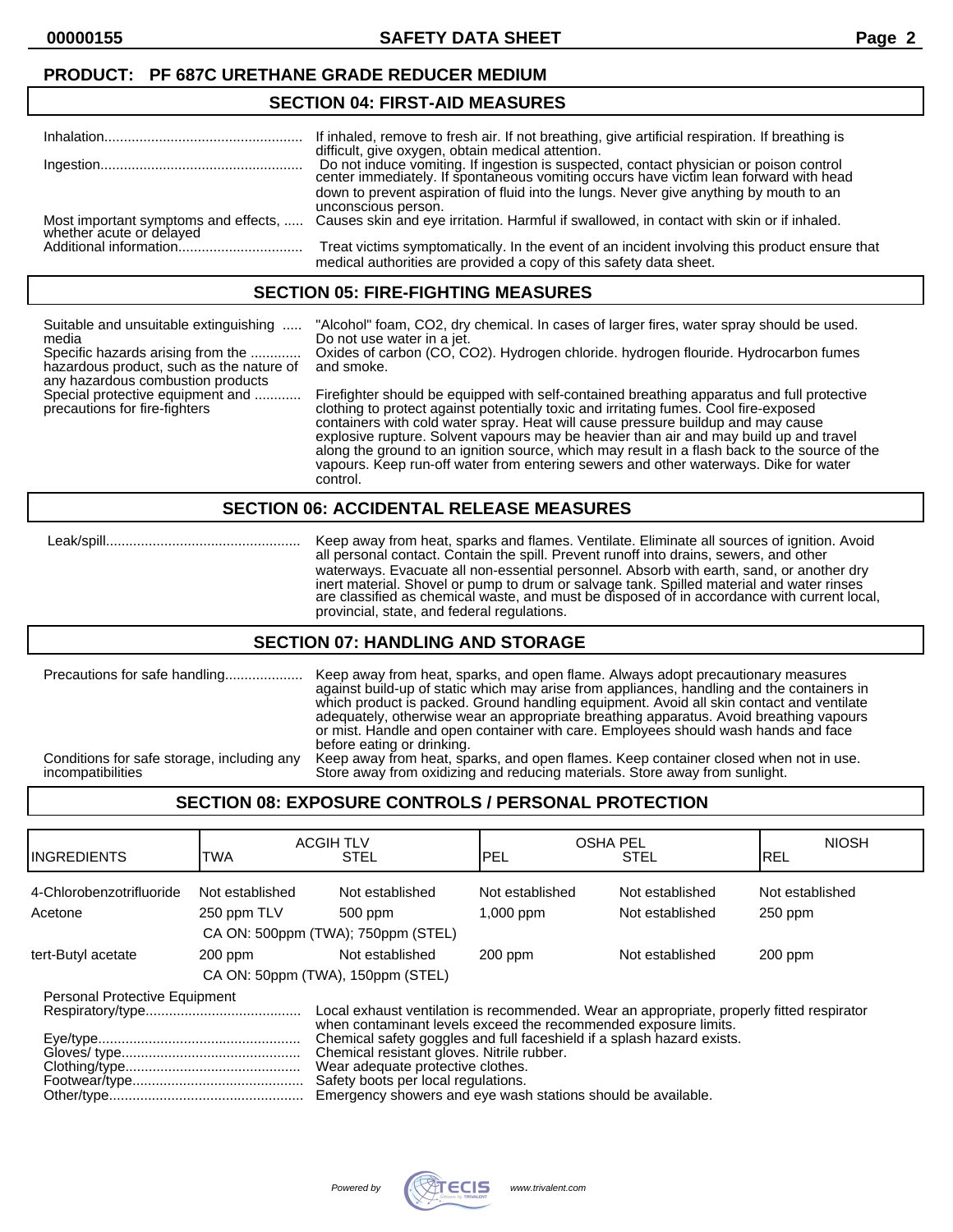## **PRODUCT: PF 687C URETHANE GRADE REDUCER MEDIUM**

## **SECTION 08: EXPOSURE CONTROLS / PERSONAL PROTECTION**

Appropriate engineering controls.............. Provide natural or mechanical ventilation to control exposure levels below airborne exposure limits. Local mechanical exhaust ventilation should be used at sources of air contamination, such as open process equipment, or during purging operations, to capture gases and fumes that may be emitted. Standard reference sources regarding industrial ventilation (ie. ACGIH industrial ventilation) should be consulted for guidance about adequate ventilation. Explosion-proof exhaust ventilation.

## **SECTION 09: PHYSICAL AND CHEMICAL PROPERTIES**

## **SECTION 10: STABILITY AND REACTIVITY**

|                                                                                                                                                  | Stable at normal temperatures and pressures.                                                                                                                                                                                                                                                                 |
|--------------------------------------------------------------------------------------------------------------------------------------------------|--------------------------------------------------------------------------------------------------------------------------------------------------------------------------------------------------------------------------------------------------------------------------------------------------------------|
|                                                                                                                                                  | Avoid heat, sparks and flames. Explosive reactions can occur in the presence of strong                                                                                                                                                                                                                       |
| Possibility of hazardous reactions<br>Conditions to avoid, including static<br>discharge, shock or vibration<br>Hazardous decomposition products | oxidizing agents.<br>Hazardous polymerization will not occur.<br>Keep away from heat. Lewis or mineral acids. Bases. Incompatible with strong oxidizers.<br>Nitrates. Avoid plastics.<br>Oxides of carbon (CO,CO2). Hydrogen chloride. Hydrogen fluoride. Isobutylene and acetic<br>acid. Dense black smoke. |

## **SECTION 11: TOXICOLOGICAL INFORMATION**

| <b>INGREDIENTS</b>       |                                                                                                                                                         | <b>LC50</b>                                                                                                                                                                                                                                                                                                                                                         | LD50                                                        |
|--------------------------|---------------------------------------------------------------------------------------------------------------------------------------------------------|---------------------------------------------------------------------------------------------------------------------------------------------------------------------------------------------------------------------------------------------------------------------------------------------------------------------------------------------------------------------|-------------------------------------------------------------|
| 4-Chlorobenzotrifluoride |                                                                                                                                                         | 4479 ppm                                                                                                                                                                                                                                                                                                                                                            | $>6,800$ mg/kg (rat oral);<br>>2,700 mg/kg (rabbit dermal)  |
| Acetone                  |                                                                                                                                                         | 50,100 mg/m3 8 hours, rat                                                                                                                                                                                                                                                                                                                                           | 5,800 mg/kg (rat oral)                                      |
| tert-Butyl acetate       |                                                                                                                                                         | $>2,230$ mg/m3 4 hours rat                                                                                                                                                                                                                                                                                                                                          | $4,100$ mg/kg (rat, oral);<br>>2,000 mg/kg (rabbit, dermal) |
|                          | Eye contact. Skin contact. Inhalation.<br>Irritant.<br>Irritant.<br>May be harmful or fatal if swallowed.<br>vomiting and unconsciousness.<br>or fatal. | Excessive inhalation of vapours can cause respiratory irritation, dizziness, headache,<br>Breathing high concentrations of vapour may cause anesthetic effects and serious health<br>effects. Prolonged or repeated skin contact may cause drying or cracking of skin.<br>Intentional misuse by deliberately concentrating and inhaling this product may be harmful |                                                             |
|                          |                                                                                                                                                         | None of the components present in this material at concentrations equal to or greater than<br>0.1% are listed by IARC, NTP, OSHA or ACGIH as a carcinogen.                                                                                                                                                                                                          |                                                             |